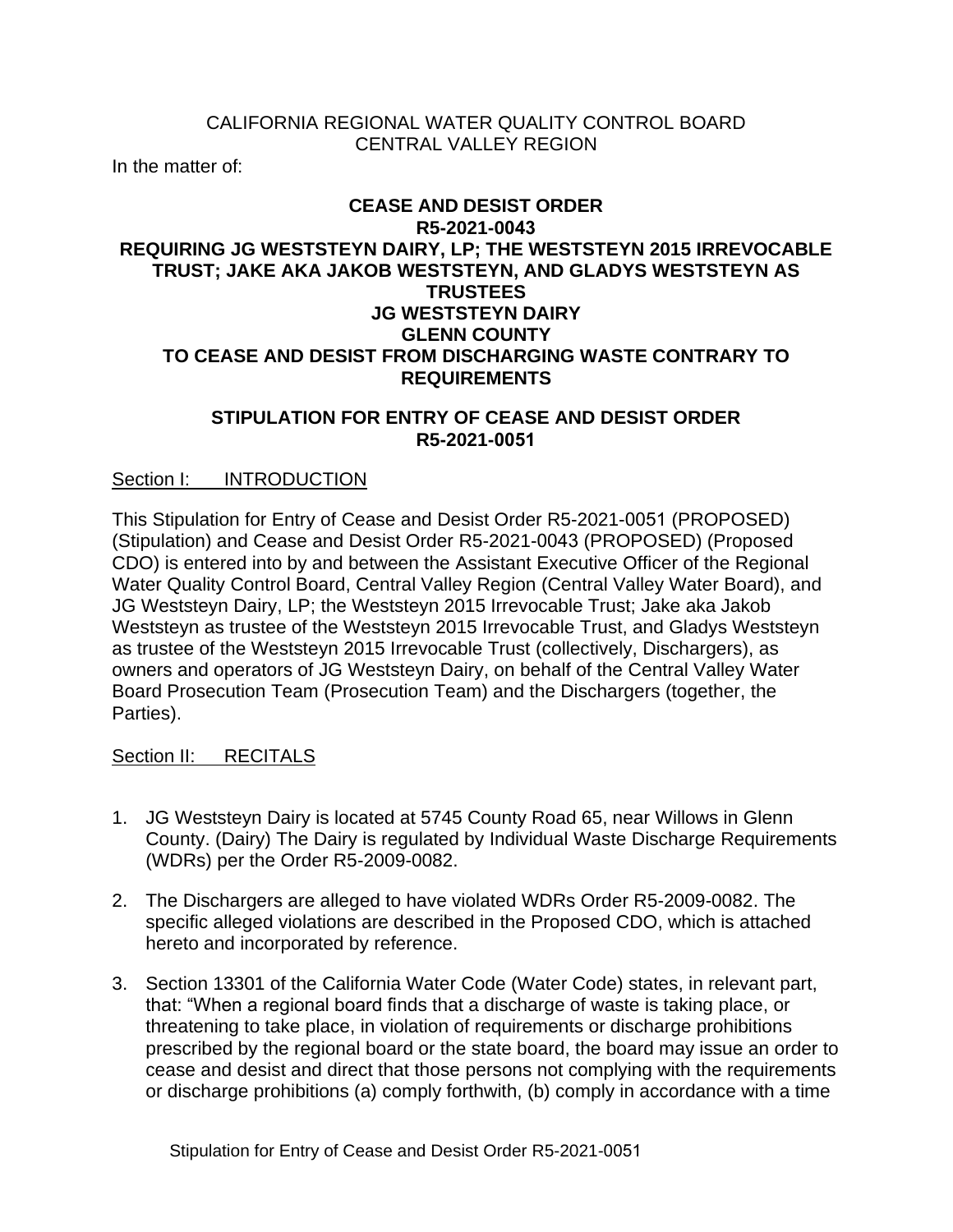schedule set by the board, or (c) in the event of a threatened violation, take appropriate remedial or preventive action…Cease and desist orders may be issued directly by a board, after notice and hearing."

4. The Parties have engaged in settlement negotiations and agree to present this Stipulation and Proposed CDO to the Central Valley Water Board for adoption as decision by settlement, pursuant to Government Code section 11415.60.

## Section III: STIPULATIONS

The Parties stipulate to the following:

- 5. **Jurisdiction**: The Parties agree that the Central Valley Water Board has subject matter jurisdiction over the matters alleged in this action and personal jurisdiction over the Parties to this Stipulation.
- 6. **Waiver of Hearing:** The Dischargers have been informed of the rights provided by Water Code section 13301, and hereby waive their right to a hearing before the Central Valley Water Board.
- 7. **Attorney's Fees and Costs:** Each Party shall bear all attorneys' fees and costs arising from the Party's own counsel in connection with the matters set forth herein.
- 8. **Interpretation:** This Stipulation and Proposed CDO shall be construed as if the Parties prepared each jointly. Any uncertainty or ambiguity shall not be interpreted against any one Party.
- 9. **Advocating for Adoption of the Proposed CDO:** The Parties expect the Central Valley Water Board to consider adoption of the Proposed CDO within 90 days of execution of this Stipulation. The Parties agree to have a representative appear before the Central Valley Water Board at a public meeting to consider adoption of the Proposed CDO, and to speak in support of adoption of the Proposed CDO if there is an opportunity to do so.
- 10. **Matters Covered:** This Stipulation and Proposed CDO resolves only the issuance of a Cease and Desist Order pursuant to Water Code section 13301. This Stipulation and Proposed CDO does not preclude the Central Valley Water Board or any other state, local or federal agency from seeking to impose civil liability for any of the violations alleged in the Proposed CDO or any future violations. In addition, this Stipulation and Proposed CDO does not preclude the Central Valley Water Board or any other state, local or federal agency from requiring cleanup pursuant to Water Code section 13304, or from taking any other action to abate the effects of the discharge, as allowed by law.
- 11. **Modification:** This Stipulation shall not be modified by any of the Parties by oral representation made before or after its execution. All modifications must be in writing and signed by all Parties. The Parties acknowledge that the Central Valley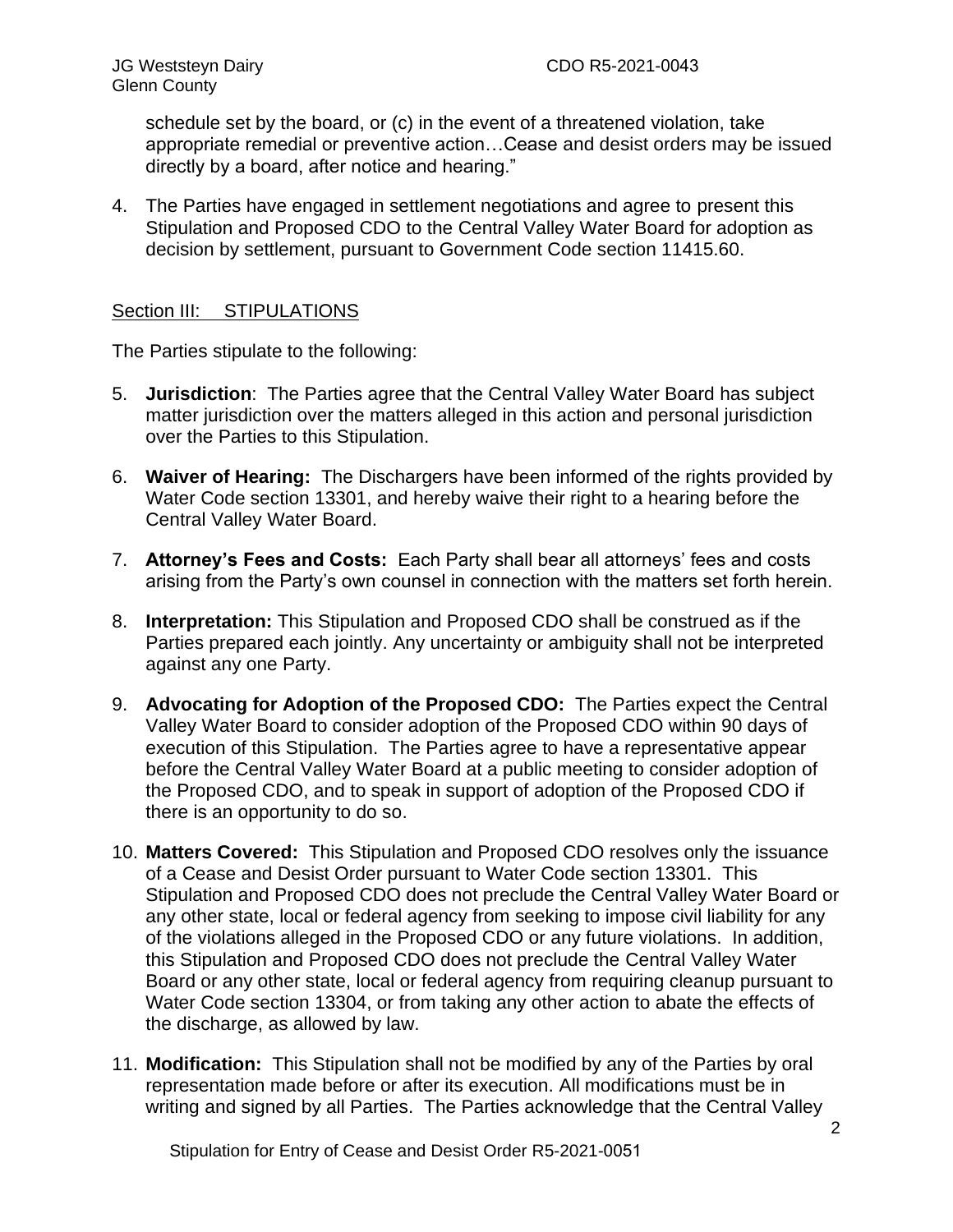Water Board may make minor, non-substantive amendments to the Proposed CDO prior to adoption and without approval by the Parties, including assignment of a final order number. The Parties agree that any substantive revisions to the Proposed CDO must be agreed to by all Parties and approved by the Central Valley Water Board.

- 12. **If the Proposed CDO Does Not Take Effect:** In the event that the Proposed CDO does not take effect because it is not approved by the Central Valley Water Board, or is vacated in whole or in part by the State Water Board or a court, the Parties agree that this Stipulation will be void and acknowledge that they expect to proceed to a contested evidentiary hearing before the Central Valley Water Board to determine whether to issue a Cease and Desist Order, unless the Parties agree otherwise. The Parties agree that all oral and written statements and agreements made during the course of settlement discussions will not be admissible as evidence in the hearing. The Parties agree to waive any and all objections based on settlement communications in this matter, including, but not limited to:
	- a. Objections related to prejudice or bias of any of the Central Valley Water Board members or their advisors and any other objections that are premised in whole or in part on the fact that the Central Valley Water Board members or their advisors were exposed to some of the material facts and the Parties' settlement positions, and therefore may have formed impressions or conclusions, prior to conducting any contested evidentiary hearing in this matter, except that the Discharger may object to members of the Prosecution Team serving as advisors to the Central Valley Water Board in any such subsequent administrative or judicial proceeding or hearing and may object to the Central Valley Water Board members or their advisors participation in contested evidentiary hearing on grounds not related to the settlement process addressed in this paragraph, or;
	- b. Laches or delay or other equitable defenses based on the time-period for administrative or judicial review to the extent this period has been extended by these settlement proceedings.
- 13. **Waiver of Right to Petition:** The Discharger hereby waives its right to petition the Central Valley Water Board's adoption of the Proposed CDO for review by the State Water Board, and further waives its rights, if any, to appeal the same to a California Superior Court and/or any California appellate level court.
- 14. **The Discharger's Covenant Not to Sue:** The Discharger covenants not to sue or pursue any administrative or civil claim(s) against any State Agency or the State of California, their officers, Board Members, employees, representatives, agents, or attorneys arising out of any matter expressly addressed by this Stipulation or Proposed CDO.
- 15. **Authority to Bind:** Each person executing this Stipulation in a representative capacity represents and warrants that he or she is authorized to execute this